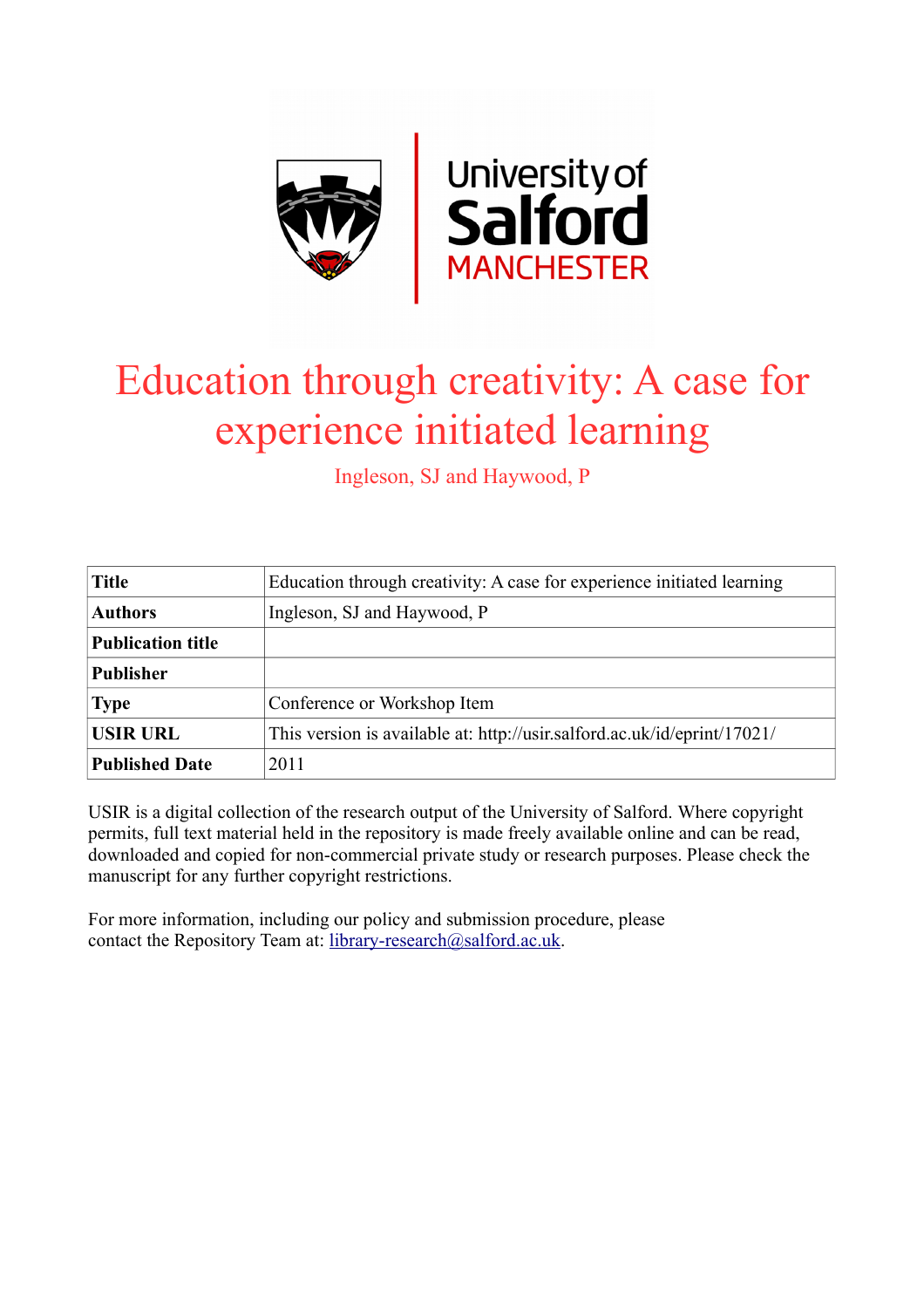# **Paper 154 – Full Page**

# **Education through Creativity: A Case for Experience Initiated Learning**

#### **Authors**

Ms Sam Ingleson Professor Paul Haywood

#### **Address for correspondence**

Allerton Studios, School of Art and Design, University of Salford M6 6PU s.j.ingleson@salford.ac.uk Allerton Studios, School of Art and Design, University of Salford M6 6PU p.haywood@salford.ac.uk

#### **Abstract**

*This paper is a case study reflection on the experience of initiating and launching a full work based learning programme in creative education and, specifically, the aspect of student focused, creativity led learning. In the process of developing this Masters programme the team encountered obstacles and barriers that may be construed as institutional constraints but they could be caused by a culture of teaching that has influenced Arts and Creative Education to the extent where compliance with systems is potentially fostering conservatism. The case study describes a programme development that seeks to open up the curriculum to embrace the ideal of experience initiated learning as it is described in Europe and liberate the student from obsessive and, therefore, oppressive assessment regimes. It aims to revisit a constructivist form of education that has been traditionally associated with teaching in creative disciplines. This has been a conscious attempt to redress the excesses of formal education; the prescription of overbearing curriculum structures and, as a consequence, the tendency to undermine the role of emotional intelligences in learning. The emphasis of the programme has been; reflective education, independent learning, peer networking, open source knowledge exchange, blended and convergent interaction, context driven practice, evidence based enquiry and heuristic discovery; or education as a creative set of practices in its own right (something similar to Contemporary Fine art). Development work on new programme fields has already commenced with the intention of generating impetus and critical space for a whole approach to creativity centred, experience initiated learning, some of which will engage with European and International collaborations.*

## **1. Background**

The motive for developing and re-examining the means by which creative education may be delivered has arisen from a number of differing sources, which include Edward de Bono's seminal works on 'Lateral Thinking' and 'Thinking Outside of the Box' (De Bono, 1992). This paper will briefly describe the chronological history of a postgraduate programme development and this will evidence demand, a rational and a staged shift towards working with contextually sited experience-initiated learning. However, in the first instance, it is worth noting that the desire to move, at least Masters level, teaching to a place beyond the University's institutional boundaries has grown within the development team as a consequence of frustration. Simply put, there has always been a significant constituency of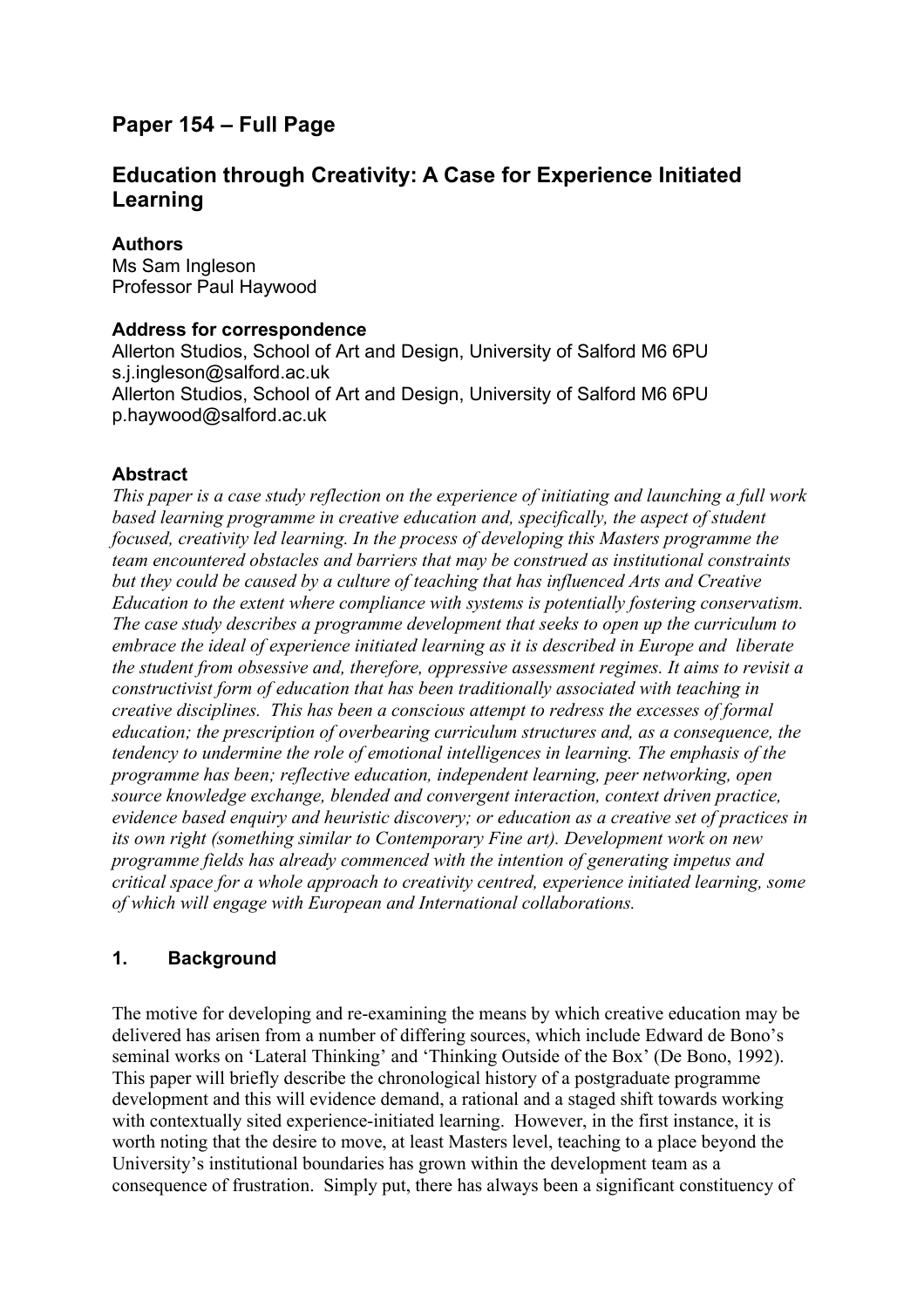learners operating in creative disciplines such as Painting, Sculpture, Dance, Music and a multitude of other specialisms, who do not fit the needs of the teaching environment. This is emphasised in Sir Ken Robinson's significant contributions (Robinson, 2001). It can be argued that some of these individuals excel in learning whilst they are failing at assessment. The idea that these cases appear more and more frequently means that those engaging learners in creative fields are constantly having to invent fresh approaches to student support and frequently having to source ever more robust arguments to defend both their students and their subject field.

The invention of a new curriculum for Creative Education has been inspired by significant examples where students have fallen foul of systems that do not correspond to creativity in the students skill set. Referencing one of the best performing and most challenging students in the history of the undergraduate Visual Arts programme at Salford University provides a case where the regulated response to multiple 'special needs' affecting learning and assessment had set the potential for disability discrimination. In this example 'Student A' was treated as deficient. However, without a thorough interrogation of the students various conditions and a qualified analysis of their impact on cognitive and intellectual development it has to be considered that this individual was simply not providing their knowledge in a form appropriate for assessment. Or, that by virtue of their creativity and a limiting Quality Assurance process, Student A was excluded from a process of correspondence with teachers that would normally consolidate learning and progress teaching. Through his experiences with Student A, A's personal tutor came to the conclusion that A faced a disadvantage in working with linear forms of narrative in either descriptive or analytical writing. This is not to say A was incapable but that their specific learning styles and mental preferences were for lateral systems of communicant platforms and presentational lay-outs. This is not unusual for students of Fine Art, especially those who display specific learning styles normally characterised by the term 'Dyslexia', but even more common in students exhibiting multiple conditions. As there is no means of judging common traits or forming any conclusion as to typical patterns for students with learning support needs, every student has to be dealt with as an individual case, to some extent. Student A's case repeatedly evidenced a crisis in her handling of information, and specifically text, when it was standardised in linear narrative form and progressive logic. A thinks (or thought) in pattern (mostly geometric), colour and tone. A's data handling normally started in diagrammatic form on a lateral plane or a topographical map. A could work and did work in sentence and paragraph structures, very successfully. However, if this was to be the sole structure offered to her, the effect could be fairly severe, causing extreme anxiety and presenting a real risk of impact on her medically and emotionally. Essentially, the standard dissertation format left her in a state of confusion where A could not contain the impulses to expand and diversify her knowledge (A could not limit her inquisitive and creative instincts) and could not control her perception; this then led to panic and even trauma. There was a simple need to adopt a more flexible form of 'essay' and report writing where A could blend diagrammatic and pictorial devices with structured text and where A would be allowed to design equivalent communications (pictures, signs and word patterns) to articulate some of A's knowledge and critical/analytical dialogue. The key to success in handling patchwork writing of this type would normally be the crossreferencing tools. These would normally be presented as a list of descriptors and subcategories and a set of matrix and or web maps to describe cross-referencing and capture extended sources of knowledge and enquiry. In the end, it was argued that Student A should have the option to reinforce and embolden their evidence through appended Logbook, Journal or Sketchbook content; therefore, nothing at all radical when considering the normal traditions of Fine Art education.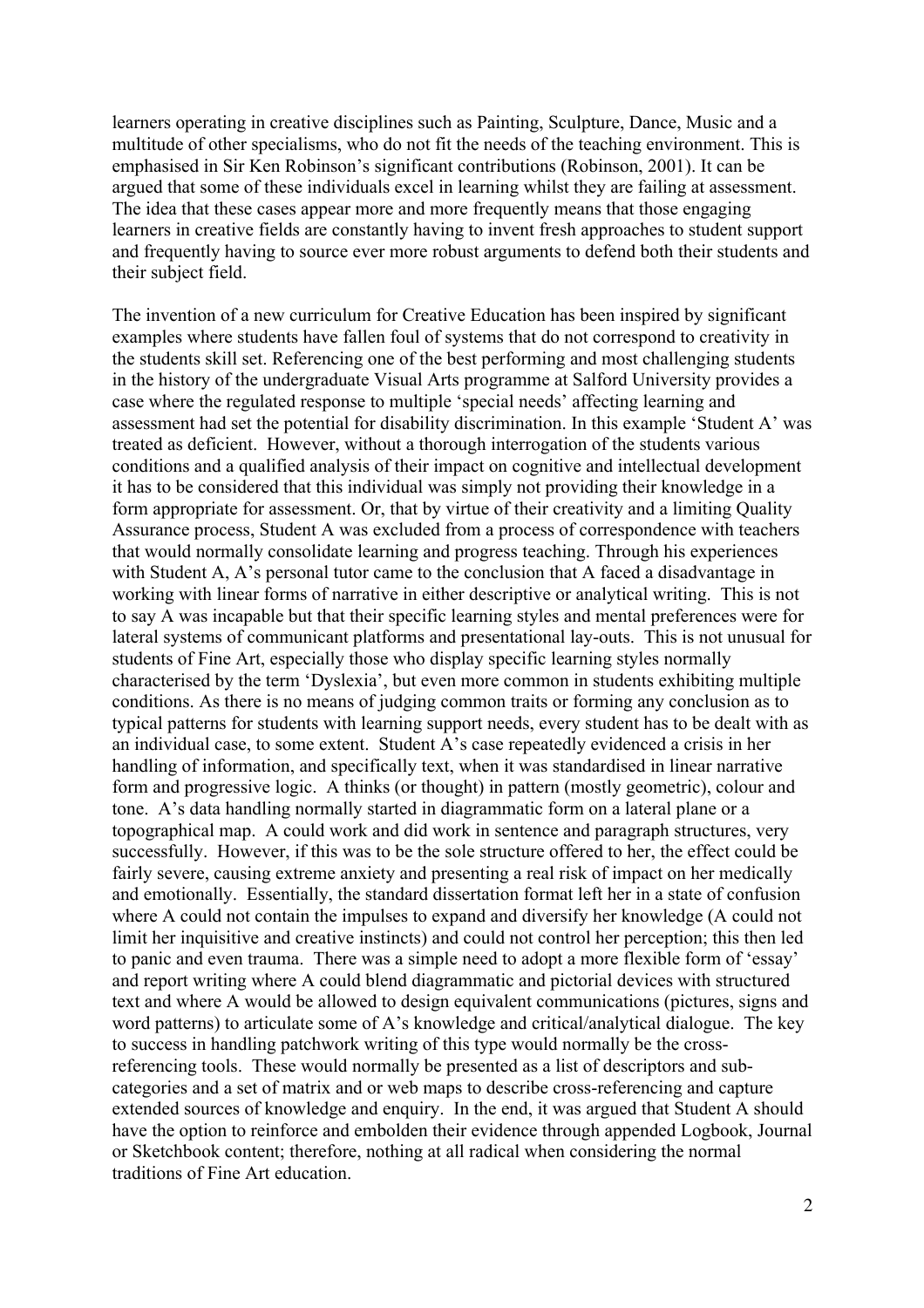The fact that this real case had to be argued on behalf of a student of Fine Art is indicative of a crisis that can be felt right throughout education relating to creativity and the development of creative capacity. Our reaction has been to grapple with the education process itself and address the activity of teaching as a creative endeavor. This is one of the motivating ideals that led to the development of the MA Creative Education programme.

### **2. Context**

The City of Salford in the North West Region of England has a University that has grown into and with the City region, sharing the industrial and engineering heritage of the conurbation and the post-industrial and post-modern flux that has moved the once prosperous economic foundation of Salford towards a highly reactive, politically nuanced and relatively deprived society. Over the past 15 years Salford has seen an unprecedented expansion in the Creative and Cultural Industries that has refreshed and accelerated any sense of renaissance that may have been affected by publicly funded and planned tactical regeneration. It feels like the stimulus has come about via a collective consciousness and common purpose that is concomitant with the identity of Salford as a place. As a possible coincidence, the School of Art and Design started degree courses 19 years ago and one of the first subject areas was Visual Art. It could be viewed as contributing to the rich diversity of current practice in the professional realm and should be seen as contributing to the growth of participation in the sector, specifically because the School was originally conceived and defined by its own goals for widening access to Higher Education. The Visual Arts curriculum at Salford was originally intended as an outward looking and engaging programme that would seek to capture the experience of learning in contextualized environments and 'live' situations. The suggestion is that transformative education, given the Salford example, is a shared and interactive dynamic that spans metronomic fluctuations between rationale curriculum design and chance creative encounters or social accidents/collisions. In practice, students recruited from communities and Schools in the region were regularly exercising and exploring their learning back in those settings. An early outcome was a very healthy relationship between education providers and cultural organizations in the region and a very high rate of recruitment from low participation neighbourhoods. Another product of this thinking has matured into the design and launch of the MA Creative Education programme.

The reality for a University, rigidly rooted in the urban, post-industrial context is that 'Widening Participation' should, in the first instance, be amended to read 'Widening Partnerships'. The ecology of Salford's knowledge economy has evolved from multiple networks of individuals and social groupings that have been drawn together by a shared intent and empathetic vision; simply, there is enough passion amongst individuals within the local communities both inside and outside of the academy for their mutual interdependence to become embedded in social memory. However, the professional educational response to Quality Assurance regulatory frameworks has become progressively constraining; it has affected an attitudinal shift from the radical practices that were at the core of the Fine Art offer to a refined and detached teaching mission. This is an area that Derek Horton discusses in his article on Art School Alternatives during a symposium on the future of art education (Horton, 2010). The MA Creative Education development has sought to re-appropriate some of that radicalism and the mutualism that has so successfully supported learning communities previously. As Norman Jackson states, one of his four reasons why creativity is important in higher education is because

"*beyond higher education people need to be creative in order to survive and prosper*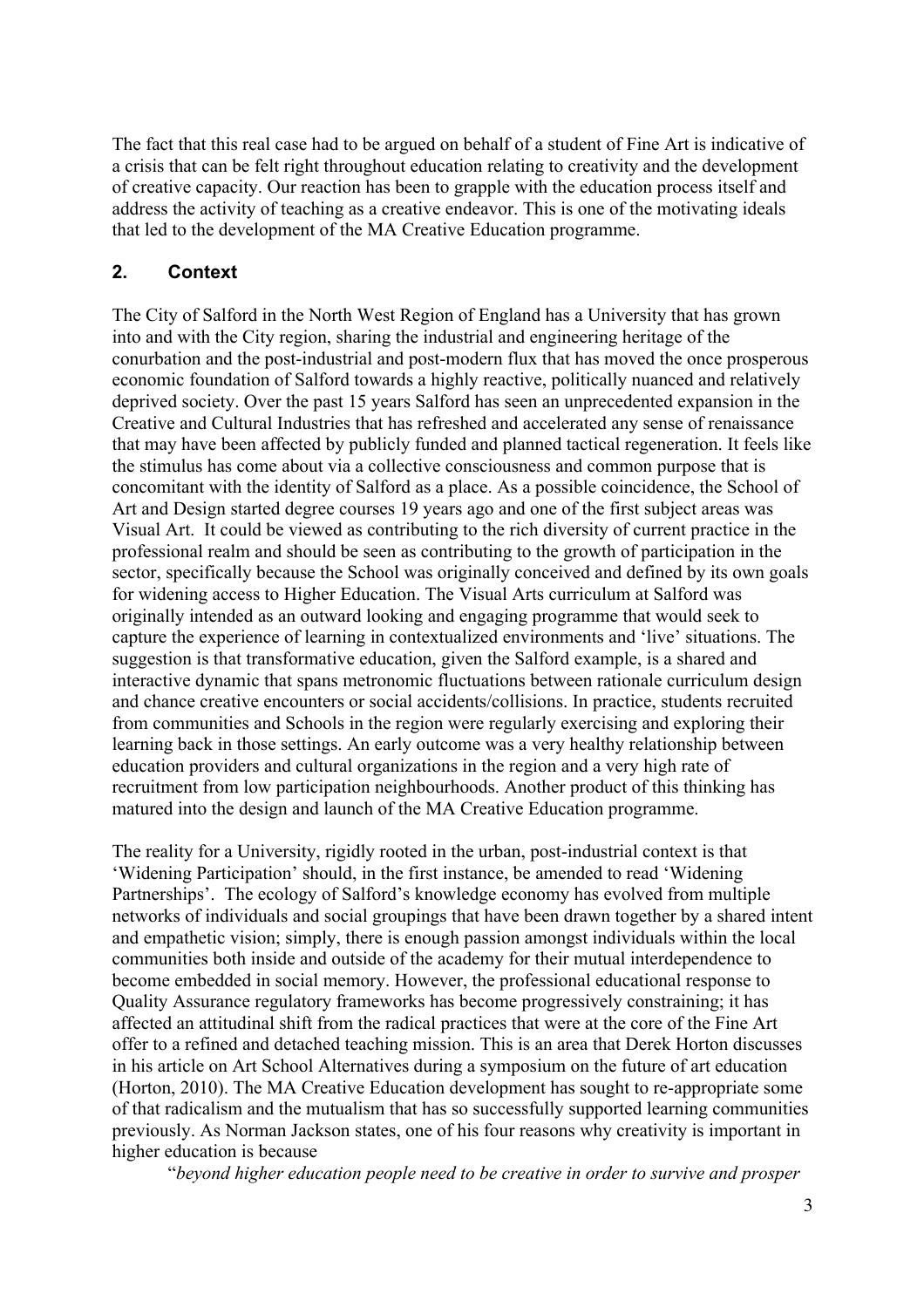#### *in a complex, ever-changing, unpredictable world*" (Jackson, 2005).

There is a compelling sense of social responsibility written into public education and this university, like so many located within low participation neighbourhoods, has adopted principles relating to comprehensive education goals. As a consequence, there is an opportunity to address inequalities in education that lead to inequities in society. This goes beyond strategic targets in that planned initiatives and interventions do not cover the entire range of activities. Current practices are fragmented and disparate because they are frequently led by passionate and committed individuals and are motivated by individual contexts and narratives. A strategy should either cover all bases or accommodate for surprise, originality and permissiveness. This is one of the problems with formal education; consistency and universal systems do not reliably support responsive partnerships in transformative change dynamics within evolutionary social systems, one of these being the teaching and learning environment itself. A research project undertaken by Canterbury Christ Church University and Future Creative (2004-2005) is reported in Cremin et al (2010). The book explores the characteristics of creative teachers, identifying the behaviours and environments that support the development of these attributes.

#### **3. History of the Programme Development**

The MA Creative Education programme evolved out of a university partnership going back to 2005 between Academic Enterprise in The School of Art and Design and a Community Interest Company, Artists and Education C.I.C. Artists and Education (A&E) was formed in 2002 by two Visual Arts Graduates from University of Salford. The company's objectives were to carry out activities of benefit to the community and, in particular, to encourage and foster the study, performance, knowledge and understanding, appreciation and development of the arts through artists' residencies and educational workshop programmes. This emerged from the Artists and Education Directors' own experience of engaged practice within school residencies and site-specific public art commissions and the lack of professionalized networked support for artists operating in those fields at that time. This was before nationwide initiatives such as Creative Partnerships and both artists and teachers were lacking a shared understanding of each other's disciplines and working methods. Artists and Education regularly encountered Primary School teaching staff terrified at the prospect of having to accommodate an artist in their classrooms for fear of revealing to their pupils the teachers own perceived lack of creativity. This did not apply to all teachers and all schools. Some great artist / teacher partnerships were observed, however opportunities for joint learning and delivery were being missed. Equally, many artists new to working in schools were intimidated by school staff rooms and had many preconceived ideas of school curricula based on their own, sometimes negative, experiences of school life.

Whilst Artists and Education (A&E) continued to deliver project management for arts residencies and festivals it became evident that in order to reach the companies aims they needed to provide professional development and training for artists and educators in order to advance their delivery of the arts. The initial focus was to work with recent arts graduates to support the transition from an individual studio based culture to a professionalized engaged practice within a number of environments: schools, hospitals, prisons and galleries. A&E worked in partnership with staff from within the School of Art and Design to develop a number of 10 week programmes supported by the European Social Fund (ESF). Whilst reflecting on practices within these differing educational environments the connection between them all was the artists creative approaches to the workplace environment.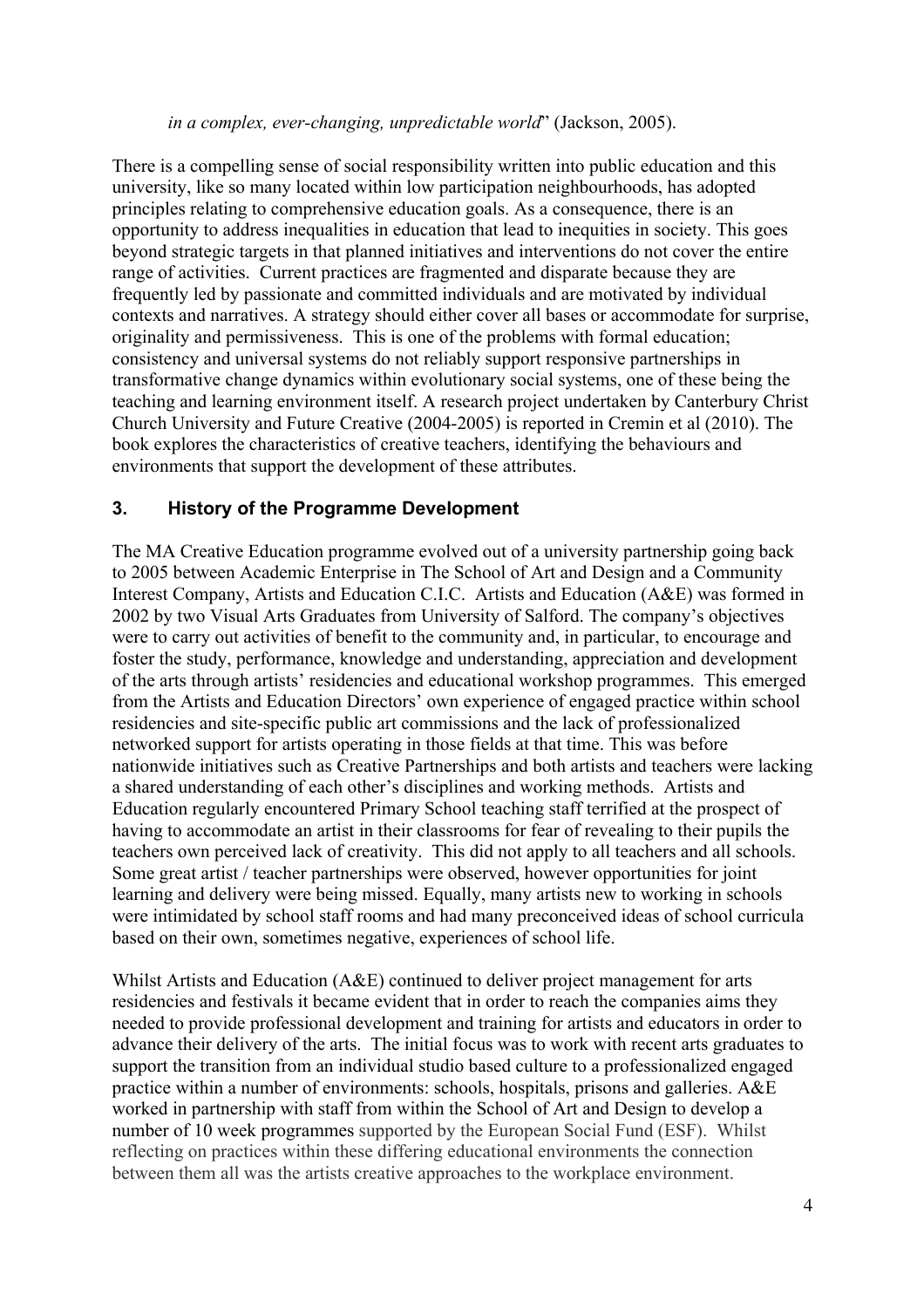A sister course was developed aimed at primary teachers, rather than artists, to look at ways of developing creativity through a mixture of hands on workshops that transferred new skills and techniques but also instituted a wider learning debate about how creativity can be fostered. This non credit-bearing course identified a number of points that were incorporated in future planning for the MA Creative Education development. Most importantly, whilst teachers took away new ideas to transfer into the classroom from the practical workshops such as printmaking, the real energy came from the sessions that explored the teachers' abilities to take risks and try new approaches. An example of this was setting the task of presenting personal artwork with restrictions on materials and a ban on established school methods of display. This made the teachers challenge conventional approaches and explore how the display of work can be used as an ongoing teaching resource rather than just a celebration of work done. Online sources such as The Creative Toolbox managed by CreatingMinds are also available, which can also act as a catalyst for this process.

An opportunity arose to bid for further funds through the Postgraduate Professional Development (PPD) strand of Teachers Development Agency (TDA) funding. The PPD presented an opportunity to link new continuing professional development (CPD) delivery for qualified teachers into a qualification. Working in partnership with A&E, Local Authority Education Advisors and an Educational Charity (REAL Trust) the funding provided Stand Alone Modules at Level 7 (postgraduate). The MA Creative Education (MACE) whilst having its origins in the previous courses and modules delivered prior to September 2010 has since been developed to encompass a much wider range of learners from the original focus of arts coordinators within primary schools.

MACE utilizes the University of Salford's Work Based Learning Framework (WBL), designed in response to employers' demands for flexible programmes of learning that focus on the accreditation of experience in the workplace. The framework at postgraduate level comprises four 30 credit modules and a 60 credit self directed element and is led through Work Based reflection alongside research and experiential activity. In essence, it is a compact between creative studio based discipline and real world learning in professional environments. The ethos of the course is to enable the students to take risks and experiment with notions of creativity within an educational context. Differences are noted with the Imaginative Curriculum Network site founded by Norman Jackson and the University of Surrey. The MACE course encourages creative thinking and has, as its wider remit, an ambition to develop the participant's creativity within an educational dialogue. Through a focused study of arts practices and praxis participants are introduced to new concepts for teaching and learning, whilst being encouraged to examine and to further develop, existing skills, knowledge and understanding.

The structure of the programme means that classes are delivered in small groups, arranged either geographically off campus or in groups related to a shared work background (artist educators/teachers). The aim is to provide a flexible programme of study that takes into account the needs of the students, most of whom are working full time whilst undertaking the programme. In reality this means tutors invest time in travelling out to support learners in satelite locations such as a High School or local authority development centre. Teaching is supported through seminars and tutorials during twilight sessions, one-to-one tutorials at their place of employment/ work placements as well peer group discussions and a number of intensive day long workshops at the University. The students work in a variety of specialised areas of teaching, far wider than first envisaged. Learners studying on MA Creative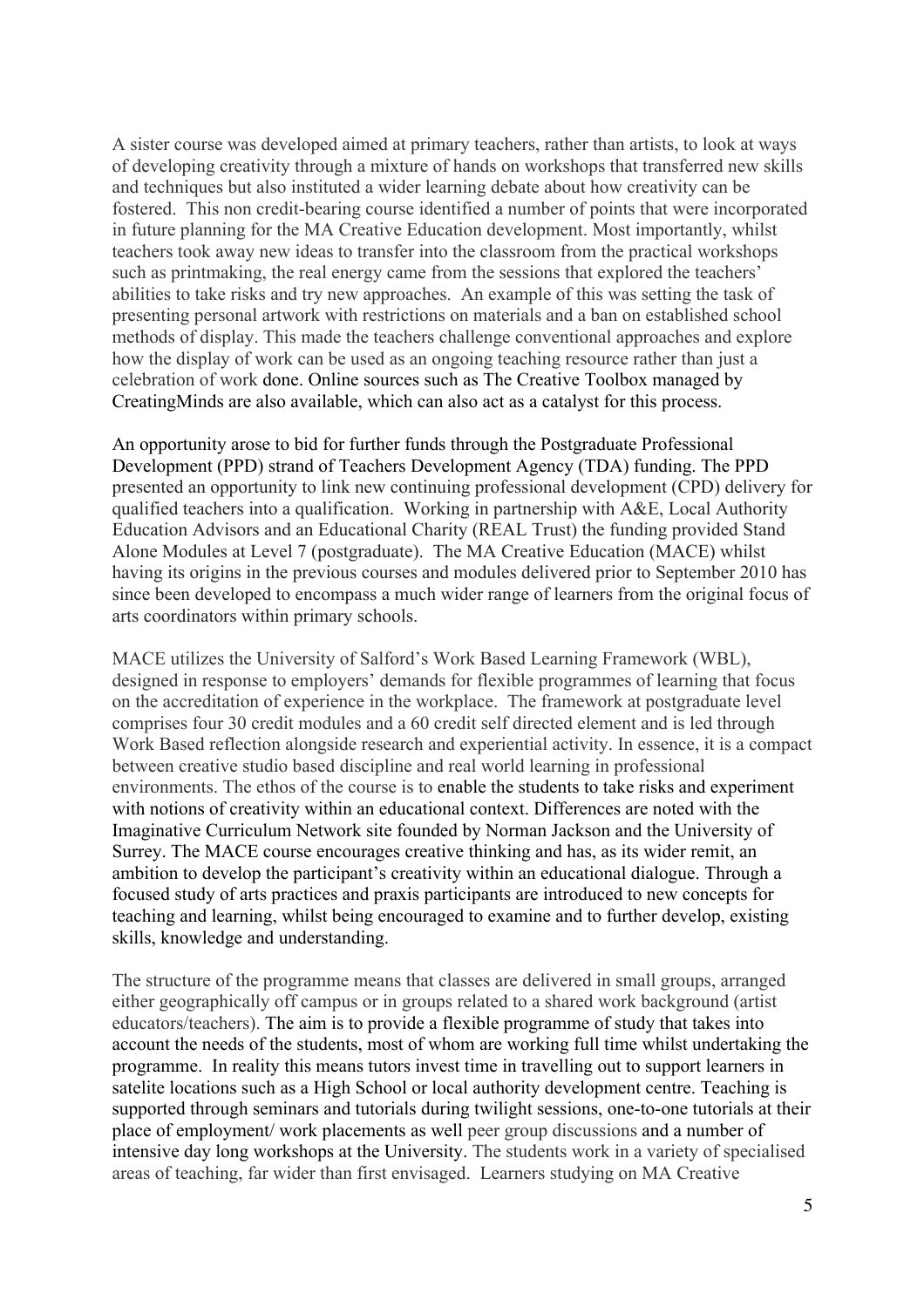Education range from; Teaching Assistants to Deputy Heads, subject specialist Secondary School teachers, special needs teaching staff specialising in severe autism, Higher Education Dyslexic Support Staff, Freelance Artists and Creative Practitioners employed in a number of different workplaces. Although it was initially recognised that there was a risk attached to recruiting from such wide ranging backgrounds, the core theme of engaging with and applying creative practices to situations enables the course to retain a strong identity. The diversity of the cohorts has benefited participants by providing a broader base for discussion. There is a real sense that participants are learning from each other about differing delivery methods across subject specialisims and contexts as well as discussions about pupil / student progression and the value of bringing outside influences into the teaching space. Group meetings provide a none judgemental space where students can discuss work related issues alongside professionals with similar experiences without being involved in the internal politics of the workplace. Students are expected to actively explore their own creative processes before testing out and transferring some of those activities to their students/ collaborators. This initial reflection is key to subsequent engagements within the course. Roughly 75% of students have an undergraduate qualification within a recognized creative field (Visual Arts, Textiles, Music).

Chris Dorsett, Reader in Art School Practices at Northumbria University and External Examiner for MACE writes; "The need to provide Masters level provision for teachers who specialize in creative disciplines has been extensively promoted by the NSEAD Artist-Teacher Scheme and the development of MA Creative Education at Salford is a welcome extension of this idea, particularly with its aspiration to embrace both the visual and the performing arts. I have been impressed with the level of student achievement and note that the best work submitted seems to transcend the values embedded in different modes of creative practice, to establish a critical and practical engagement with the broader role of the arts in current education policy. " The course is evolving to include students engaging with the programme from other fields of undergraduate knowledge – Sociology, Creative Writing, Engineering, Psychology and most recently, Chinese Medicine. These students are encouraged to develop their own studio practice in whatever artform they feel most comfortable with. This engagement / re-engagement with making, alongside research and reflection provides the students with a base upon which progress has added personal value.

The MACE students tend to be hesitant learners at first as they are generally returning to university after a long gap and need a lot of support and mentoring in the first modules in order to build their confidence. Once established they tend to push themselves and generate a tremendous amount of work; their expectations run high and they tend to apply very significant personal goals. The course relies heavily on the reflective process and this has forced participants to examine their current practice and work on self identified areas for development. This process has not always been comfortable for participants but has resulted in their overcoming obstacles, working through problems and increasing their confidence to try new methods and approaches to their own pedagogy. The overall feedback from students has been an increase in subject knowledge, not just in art and design, but in the wider arts and an increase in confidence in the subsequent application of this learning to the workplace. Other aspects commented on have been the structure of the course; in particular the group seminar format that has provided a sense of shared support and has effectively functioned as forum for ideas and auto-ethnographic research. In addition the online open source learning forum has initiated an increase in IT engagement generally.

Norman Jackson writing in relation to teaching creativity in Higher Education states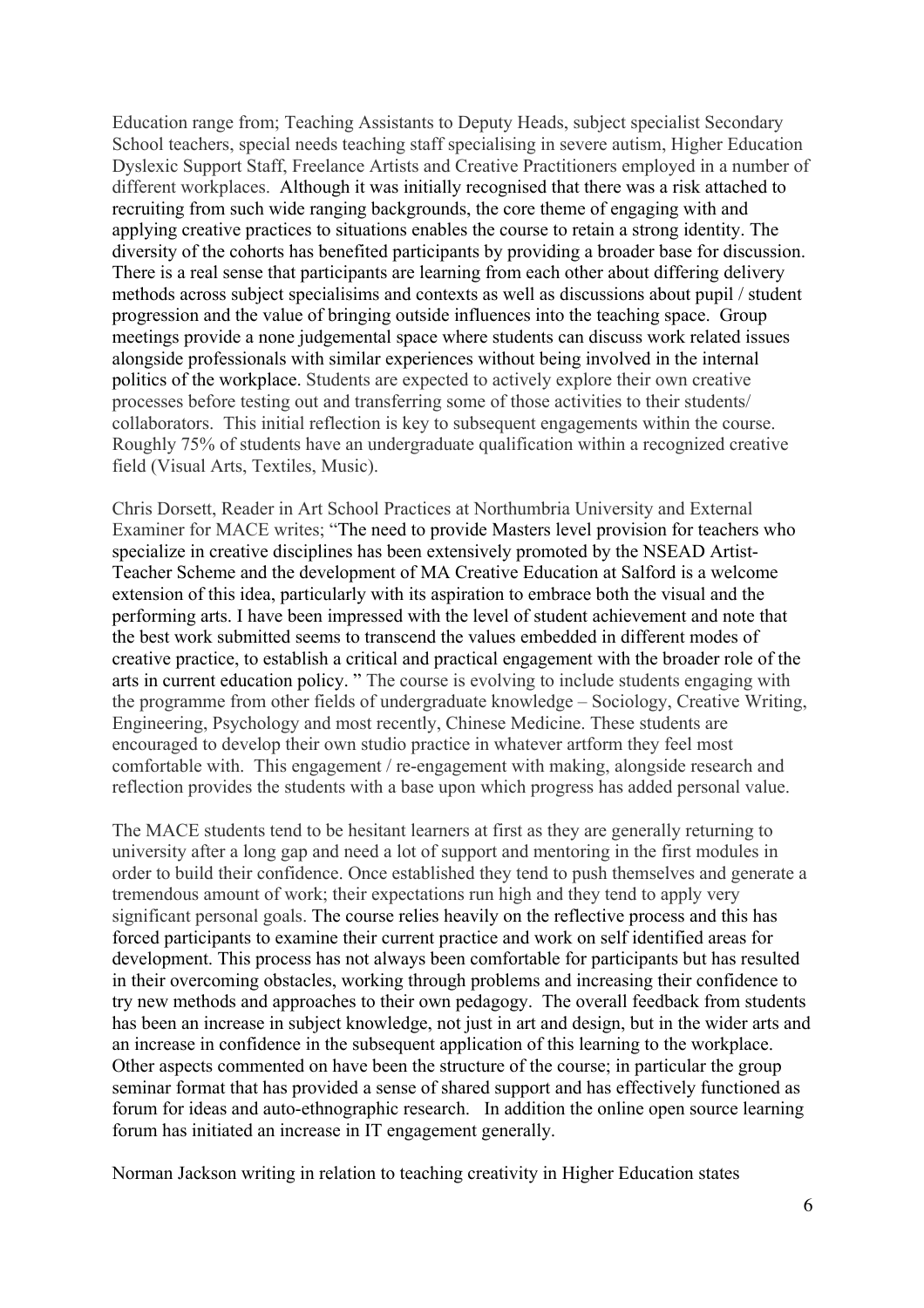*"A more process-oriented academic curriculum that promotes productive enquiry and problem-based learning, moves away from a knowledge transmission model towards a facilitated discovery model of learning that is much more in tune with the idea of learning to be creative." (Jackson, 2008).*

As students progress through the modules they are assessed on their ability to contextualise their studies in relation to the wider work-based environment. This is achieved through shared learning with work colleagues, developing teaching materials for dissemination, developing resources for use within the wider workplace, promoting best practice through evidence or addressing specific and focused issues. Final Self Directed projects are currently being completed include the following examples; using the visual arts as a platform for teaching literacy, developing programmes of study that encourage boys' participation in dance and the building of a Timemachine (game) to introduce new methods of delivering the history curriculum.

The majority of assessment takes place via a physical portfolio, student presentations and reflective statements. Creative approaches and reports rather than essays are encouraged and meet the needs of the students. Some students have created electronic portfolios and blogsites and the programme has a discrete Virtual Learning Environment managed collectively by postgraduate staff and students. Students need to disseminate their activities and findings within their own workplace and are encourage to lead Staff Development sessions when possible. As the students are themselves educators within their work based context it is useful to capture and reflect on wider impact from the MA. Outcomes differ but there is clear improvement in the confidence of participating students and in their understanding of the arts as both a discrete taught subject and as a cross-curricular tool. There has been a specific increase in the desire of MACE students to pass learning on to other staff and colleagues. Participants have expressed a greater awareness of the possibilities for whole school changes – such as the widespread use of sketchbooks as a tool for learning or the use of the expressive arts to lead whole school development of emotional literacy.

Moving forward, there is an ambition to grow this approach to creativity centred learning. In the first instance, to grow MA Creative Education and extend its reach so that it has identifiable connections to any and all subject fields that might be represented by potential students. Therefore it needs adjustment to emphasise the creativity inherent in the education process and move the association of the offer away from specific learning in the arts and towards a style of learning that will empower creativity within learning.

## **4. Emerging Opportunities and Themes: Capitalising on Creative Education for the Creative Academy**

Current developments in the School of Art and Design at Salford are seeking to exploit the lessons from our first work initiated learning Masters programme. One development will focus on Contemporary Fine Art, targeting independent creative in the context of both the making environment and the arena for public engagement. The School is currently bidding with 4 European partners for a collaborative development. A further version is underway that relates to Design Innovation and Design Management targeted those working in the area of design practice, design solutions and design for manufacturing. This initiative will have the potential for international reach, engaging partners in both Europe and beyond. Both of these cases will aim to exploit diversity in the learner community and the context for learning. The goal of all of these initiatives is to move the experience and framework for education as close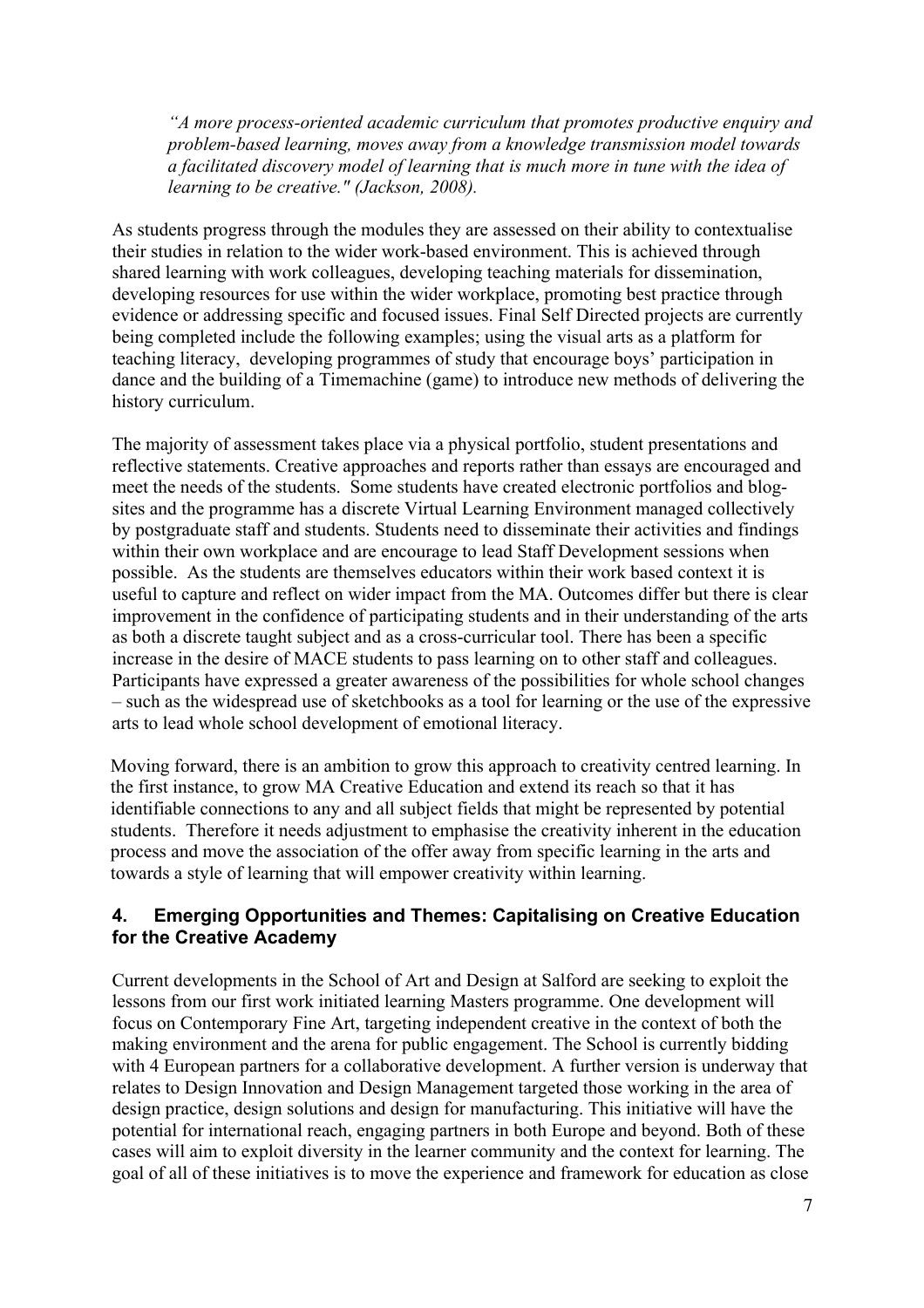as possible to the impact environment and relevant communities of interest beyond the academy. Eventually, a collection of creativity centred specialist educational programmes will provide a single structure platform for tiered engagements with 'sliding scale' benchmarks assessed through self criticism and delivered through peer/inter-relational experienced initiated learning. The principled approach seeks to harness enterprisestructured frameworks (contextual priorities, collaboration and team working, creative independence, and process management responsibility); open access resourcing and open knowledge exchange. The impact goal is to realise a supportive education focused network in the interests of inclusion and social capacity growth for the region. The objective is to extend the concept of a University beyond its own physical boundaries and enable access to personal and professional advancement through Higher Education via outreach.

*'Universities and colleges are shaped by, and themselves shape, our economy and society. Through world-class teaching, research, and increasingly close interaction with businesses and communities, they are helping to create the conditions which will lead the country out of recession and to full recovery. Higher education is an engine of economic, social and cultural development, in local communities and across the country as a whole.' ( Langlands, 2009)*

Too often the 'inclusion' agenda is interpreted as a political principle and yet the essence of creativity centred learning is that it takes place away from subject hierarchies and related discipline focused priorities and actively opens up engagement opportunities by virtue of cross-disciplinary interactions and by the quality of the enterprise relationship that promotes reflective learning in the student. This suggests an element of chaos and a very potent element of radical mutualism in the learning contract that will influence and steer the future syllabus and the range of evidence based outcomes from learning; as such the curriculum may be described as dynamic in that it operates as a process of correspondence between all participating parties. Communications and cultural outputs that emerge from 'study' should directly contribute to the range of knowledge and, therefore, educational resources that feed learning. Fresh commentary, invention and innovation, provided by the student, will feed speculative and experimental enquiry as complementary to, rather than disruptive of, the planned and targeted curriculum.

*"It is my contention that civil disobediences are nothing but the latest form of voluntary association, and that they are thus quite in tune with the oldest traditions of the country." (Arendt, n.d.)*

Creating, acquiring and sharing knowledge is an essential part of our society. It is now over 10 years since Lord Dearing set out his vision for higher education (HE) in the learning society<sup>i</sup>, but the four main purposes he identified for HE still hold true:

- to inspire and enable individuals to develop their capabilities to the highest potential levels throughout life, so that they grow intellectually, are well-equipped for work, can contribute effectively to society and achieve personal fulfillment
- to increase knowledge and understanding for their own sake and to foster their application to the benefit of the economy and society
- to serve the needs of an adaptable, sustainable, knowledge-based economy at local, regional and national levels
- to play a major role in shaping a democratic, civilised, inclusive society.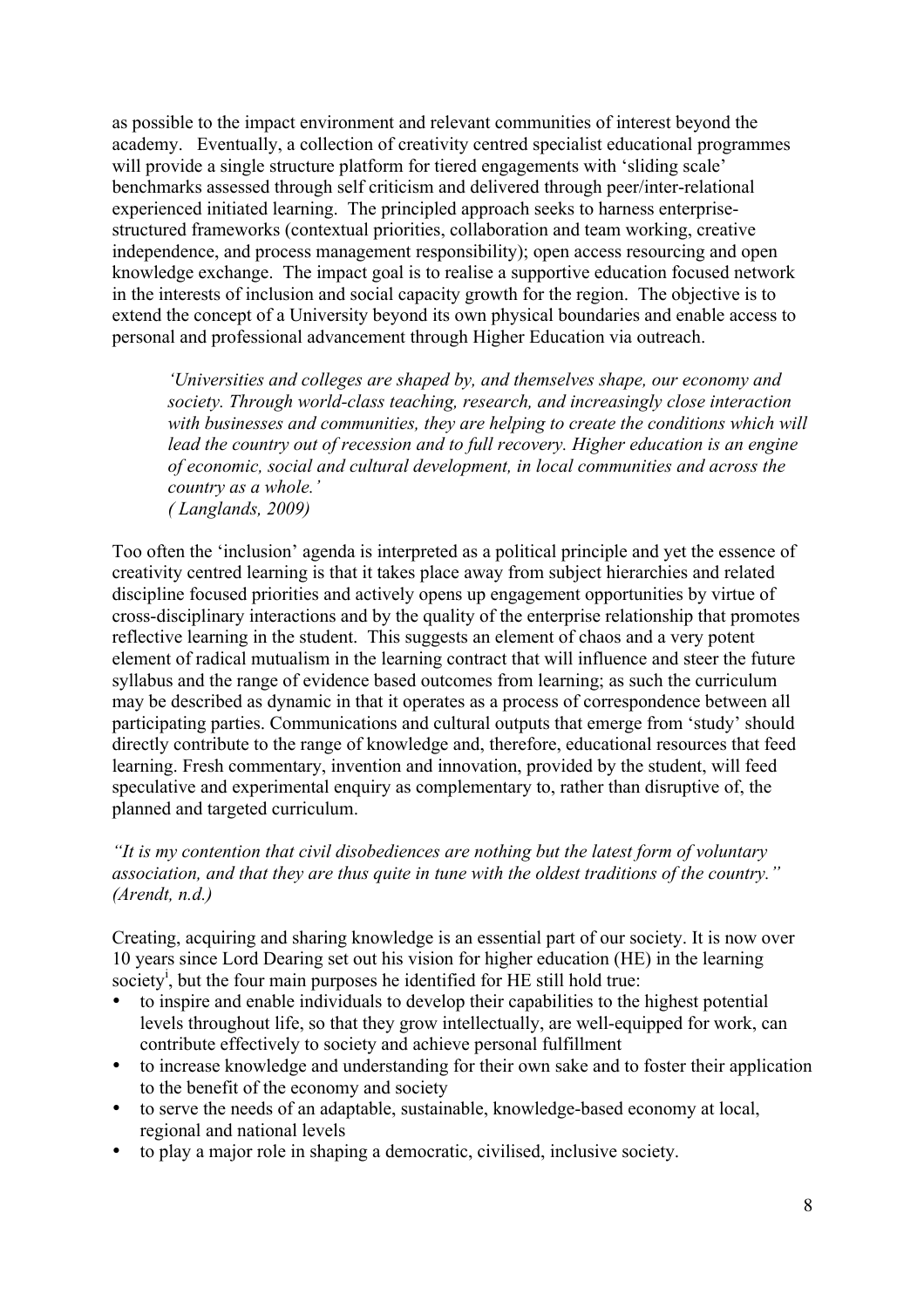In observing the outcome and practices that have emerged through the MA Creative Education programme, there is every reason to assume that more and similar developments will closely and accurately adhere to those goals and provide the Higher Education establishment with the flexibility, creativity and currency so essential to the modernization of the curriculum and syllabus. The experience of Salford has been a positive one and many in the 'academic' community recognise and bear evidence to a role that extends far beyond academia and, as Sir Alan Langlands suggests, is shaped by the context and environment of the Civil Society we seek to serve. In this sense, the word 'academic' ceases to adequately describe the educational process or, indeed, its contractual and moral relationship with both the individuals participating as beneficiaries and the society that both supplies and consumes the knowledge capital with which it seeks engagement.

Creativity is widely accepted as both a skill and attribute valued by contemporary society, and yet its presence within the sensory processes commonly associated with creative themes still require academic iteration before they can be assumed to be properly measured and counted. The core problem in Creative Education is that we still think to teach the experience rather than learn from it. What is implied in the running of creativity led education is that the engagement with knowledge through creativity and practice provides all the evidence of skill and intellectual critical resource needed to qualify achievement. A part of this debate has to imply that education need not be borne from an institution but is more a social and political habit of society (or subject communities within society) that can be promoted and facilitated and can fluctuate between reason and the anarchy of creativity.

*"…anyhow, I think with my knees" Wolfgang Dreschsler quoting from Joseph Beuys (1960) [2007].* 9

The direct transcription of these thoughts can be summarised as; how can we enliven our appreciation and awareness of how people learn and develop in parallel to our institution, and then, how can we respond pro-actively by making entry, outreach and delivery more flexible and more accessible?

#### **5. References**

 $\overline{a}$ 

Arendt, H, QuoteDB, viewed 31 January 2011,www.quotedb.org/quote/Hannah\_Arendt. De Bono, E. (1992). *Serious creativity : using the power of lateral thinking to create new ideas*. New York, N.Y.: HarperBusiness.

Cremin, T. Barnes, J. Scoffham, S (2010) Creative Teaching for Tomorrow: Fostering a Creative State of Mind, Future Creative

Dreschsler, W. Leutgeb, D. (2007) Quote JB, Joseph Beuys: In the Mu Mok Collection. Verlag Fur Moderne Kunst Nurnberg, Germany.

Horton, D. (2010) On Flying through Dust Clouds, Escaping Fog Factories & Doing it Yourself in the Cultural Borderland' article presented at the symposium on the future of art education presented by Corridor8 for the Liverpool Biennial 2010